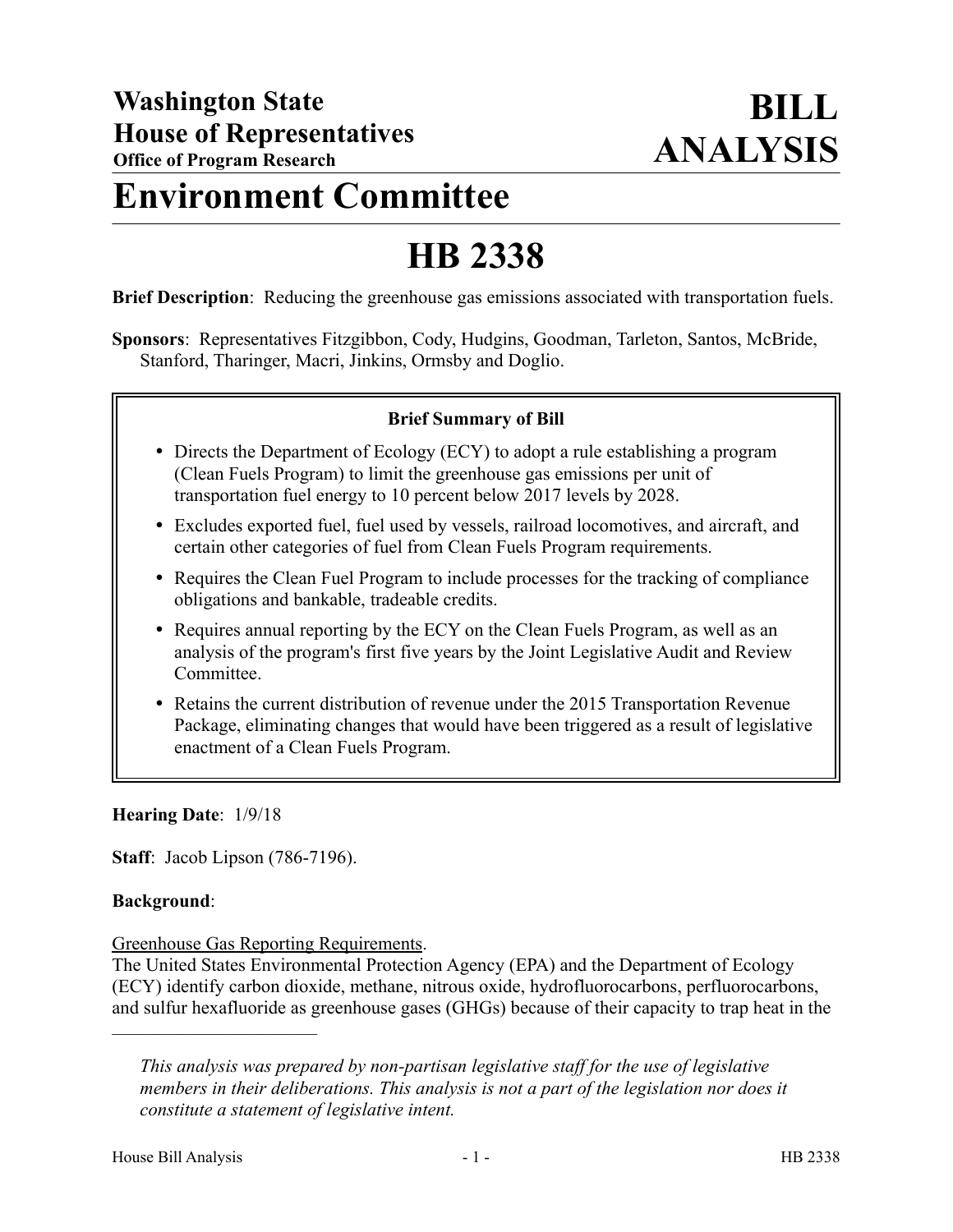Earth's atmosphere. According to the EPA, the global warming potential (GWP) of each GHG is a function of how much of the gas is concentrated in the atmosphere, how long the gas stays in the atmosphere, and how strongly the particular gas affects global atmospheric temperatures. Under state law, the GWP of a gas is measured in terms of the equivalence, over a 100-year timeframe, to the emission of an identical volume of carbon dioxide (carbon dioxide equivalent).

Under the federal Clean Air Act, GHGs are regulated as an air pollutant and are subject to several air regulations administered by the EPA. These federal Clean Air Act regulations include a requirement that facilities and fuel suppliers whose associated annual emissions exceed 25,000 metric tons of carbon dioxide equivalent report their emissions to the EPA. At the state level, GHG reporting is regulated by the ECY under the state Clean Air Act. This state law requires facilities, sources, and sites whose emissions exceed 10,000 metric tons of carbon dioxide equivalent each year to report their annual emissions to the ECY or to local air pollution control authorities that implement the state Clean Air Act. Distributors of gasoline, diesel, and aircraft fuel whose GHG emissions exceed 10,000 metric tons and who pay fuel taxes to the Department of Licensing (DOL) must use the fuel sale information submitted for DOL fuel tax purposes to report to the state the GHG emissions associated with the fuel.

The ECY and Department of Commerce (COM) must report to the Governor and Legislature by December 31 of even-numbered years regarding total GHG emissions and GHG emissions by source sector in Washington. According to the most recent report submitted to the Legislature in December 2016, as of 2013 the total annual greenhouse gas emissions in Washington were estimated at 94.4 million metric tons (MMT) of carbon dioxide equivalent (CO2e). Of these emissions, a total of 40.4 MMT CO2e were attributable to transportation sources, of which onroad gasoline accounted for 21.71 MMT CO2e and on-road diesel accounted for 7.01 MMT CO2e.

# Clean Air Rule.

In September 2016, the ECY adopted a rule under state Clean Air Act authority (the Clean Air Rule) to limit emissions of GHGs from certain stationary emission sources, as well as from fuel supplied by petroleum product producers and importers and natural gas distributors. Transportation fuels are subject to the Clean Air Rule. For purposes of meeting compliance obligations under the Clean Air Rule, parties that are required to reduce GHG emissions may use emission reduction units, which represent the emission of one metric ton of CO2e.

In December 2017, a Thurston County Superior Court judge adjudicating a legal challenge to the Clean Air Rule ruled from the bench that the ECY's rule exceeded statutory authority; however, a written order or decision has not yet been issued as of January 2, 2018.

# Other State Clean Air Act Authority.

The ECY and seven local air pollution control authorities (local air authorities) have each received approval from the EPA to administer aspects of the federal Clean Air Act in Washington. Local clean air agencies have primary responsibility for administering the state and federal Clean Air Acts in counties which have elected to activate a local air authority or to form a multicounty air authority; in other areas of the state, the ECY is responsible for administering state and federal Clean Air Act programs.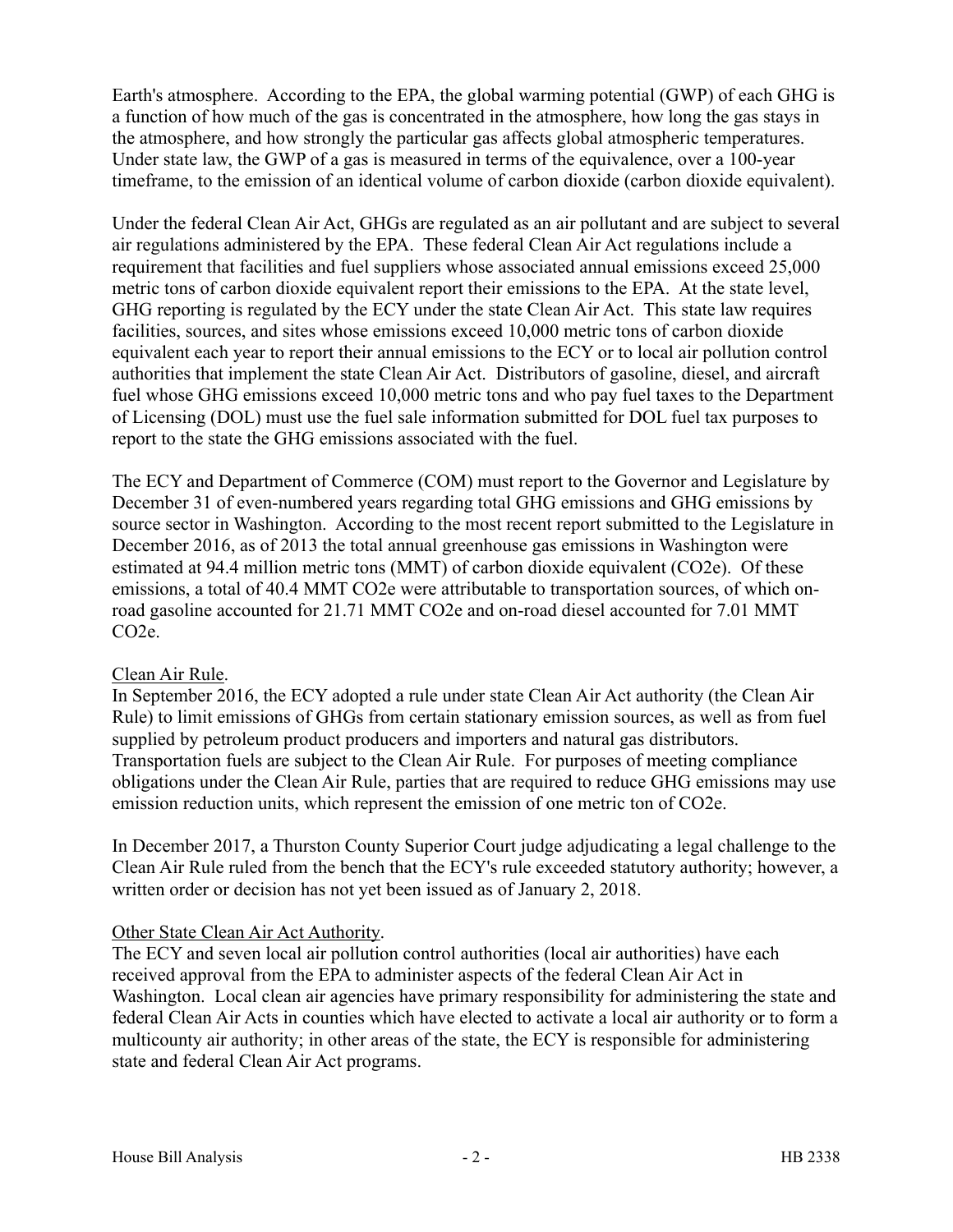Under the federal Clean Air Act, each state maintains a State Implementation Plan (SIP) that describes how the state implements clean air programs to achieve the federal National Ambient Air Quality Standards (NAAQS) for certain air pollutants, known as criteria pollutants. If the state does not achieve NAAQS in a portion of the state for a particular criteria pollutant, that area is considered to be in nonattainment, and the state must revise its SIP with the goal of regaining attainment with NAAQS. Areas that have previously been designated as nonattainment areas but that subsequently regained NAAQS compliance are considered to be maintenance areas. In maintenance areas, the state SIP must be revised to incorporate local maintenance plans designed to prevent those areas from relapsing into nonattainment status. Areas in Washington covered by maintenance plans for various criteria pollutants as of January 1, 2018, included areas of King, Pierce, Snohomish, Spokane, and Thurston counties, as well as the cities of Vancouver, Yakima, and Wallula. No areas of Washington are currently designated with nonattainment status.

Violations of Clean Air Act requirements are punishable by a variety of criminal and civil penalties. Civil penalties of up to \$10,000 per violation are authorized by the state Clean Air Act. Penalties recovered by the ECY (rather than by a local air authority) are paid into the Air Pollution Control Account in the State Treasury, and may be used by the ECY to implement the Clean Air Act.

#### Fuel Content.

The state Motor Fuel Quality Act (MFQA), enacted in 1990, adopted motor fuel standards, authorized the Washington State Department of Agriculture (WSDA) to set state fuel standards, and established a sampling, testing, and enforcement program administrated by the WSDA. Under the MFQA, it is unlawful to deceive the purchaser of fuel as to, among other aspects, its nature or quality. Violations of this prohibition are enforced by the WSDA.

Washington's Renewable Fuel Standard was enacted in 2006 as a component of the MFQA, and establishes requirements for the biodiesel content of diesel fuel, and the ethanol content of gasoline:

- At least 2 percent of diesel fuel annually sold in Washington must be biodiesel or renewable diesel fuel. This requirement will increase to at least 5 percent if the WSDA determines that both in-state feedstock and oilseed crushing capacity can satisfy a 3 percent requirement. This in-state threshold has not been met.
- At least 2 percent of the total gasoline sold in the state must be denatured ethanol. This ethanol requirement may be increased if the WSDA determines an increase would not jeopardize the state's continued attainment of federal Clean Air Act standards, and that the state can economically support the production of higher ethanol blends.

#### Clean Fuel Programs in Other States.

California and Oregon have each instituted policies that require reductions in the greenhouse gas emissions associated with transportation fuels, as measured against a standard unit of fuel energy (carbon intensity). California's program, which began in 2010, requires a 10 percent reduction by 2020 in the carbon intensity of gasoline and diesel fuel, in conjunction with the use of fuels that serve as substitutes for those fuels. Oregon's program, which began in 2015, requires a 10 percent reduction by 2025 in the carbon intensity of transportation fuels.

Both the California and Oregon programs function by assigning compliance obligations, also known as deficits, to persons associated with the production or import of fuels that exceed an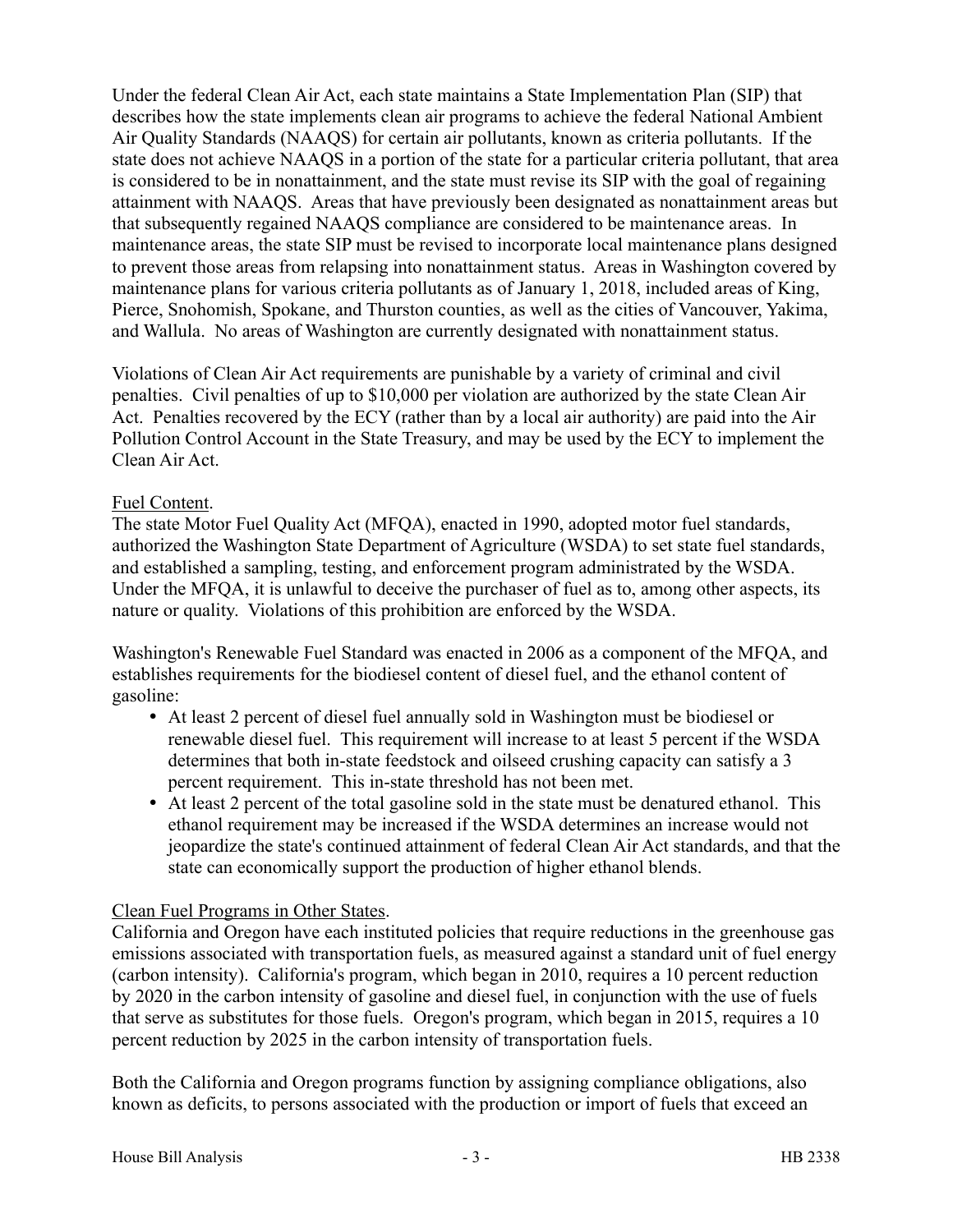average carbon intensity of fuel based on a baseline year. In tandem with the assignment of deficits, the programs provide for the generation of credits that denote the production or import of fuel with a carbon intensity of less than the baseline carbon intensity. The programs of both states measure the carbon intensity of transportation fuels based on a lifecycle analysis of direct and indirect greenhouse gas emissions associated with the production, distribution, and consumption of the fuels. Both programs provide exemptions for certain categories of transportation fuels.

#### 2015 Transportation Revenue Package.

In FY 2015 the Legislature enacted a bill that raised revenue for transportation purposes from a variety of transportation-related sources ("Transportation Revenue Package"). Among other sources of revenue, the Transportation Revenue Package generated revenue by increasing fees for:

- enhanced and commercial driver's licenses; and
- vehicle weight fees that apply to passenger vehicles and motor homes.

In general, the enhanced and commercial driver's license fees are deposited into the Highway Safety Fund (used for driver's license implementation, driver improvement, and financial responsibility, among other programs), while the vehicle weight fees are deposited into a combination of the Multimodal Transportation Account (used for transportation purposes) and the Freight Mobility Multimodal Account (used for certain freight mobility projects approved by the Freight Mobility Strategic Investment Board). However, if a clean fuel standard policy is adopted by rule or otherwise initiated prior to July 1, 2023, the Transportation Revenue Package specifies that additional revenue raised from the driver's license and vehicle weight fee increases is redirected from the Highway Safety Fund, Multimodal Transportation Account, and Freight Mobility Multimodal Account, and is instead deposited into the Connecting Washington Account, which is used for projects that have been identified in a transportation appropriations act as "Connecting Washington" projects or improvements.

#### **Summary of Bill**:

# Program Goal.

The Department of Ecology (ECY) is directed to adopt a rule establishing a program (Clean Fuels Program) limiting the greenhouse gas emissions attributable to each unit of transportation fuel (carbon intensity) to 10 percent below 2017 levels by 2028. The rule must establish a start date for the program of January 1, 2020.

#### Covered and Exempt Fuels.

Electricity and liquid and gaseous fuels are covered by the program, so long as the fuels or electricity are used to propel motor vehicles or are intended for transportation purposes (transportation fuels). Excluded from the Clean Fuels Program's 10 percent reduction requirement for the carbon intensity of fuels by 2028 are the following:

- transportation fuel that is exported from the state;
- transportation fuel that is used for the propulsion of aircraft, railroad locomotives, or vessels; and
- transportation fuels that are used in volumes below thresholds adopted by rule by the ECY.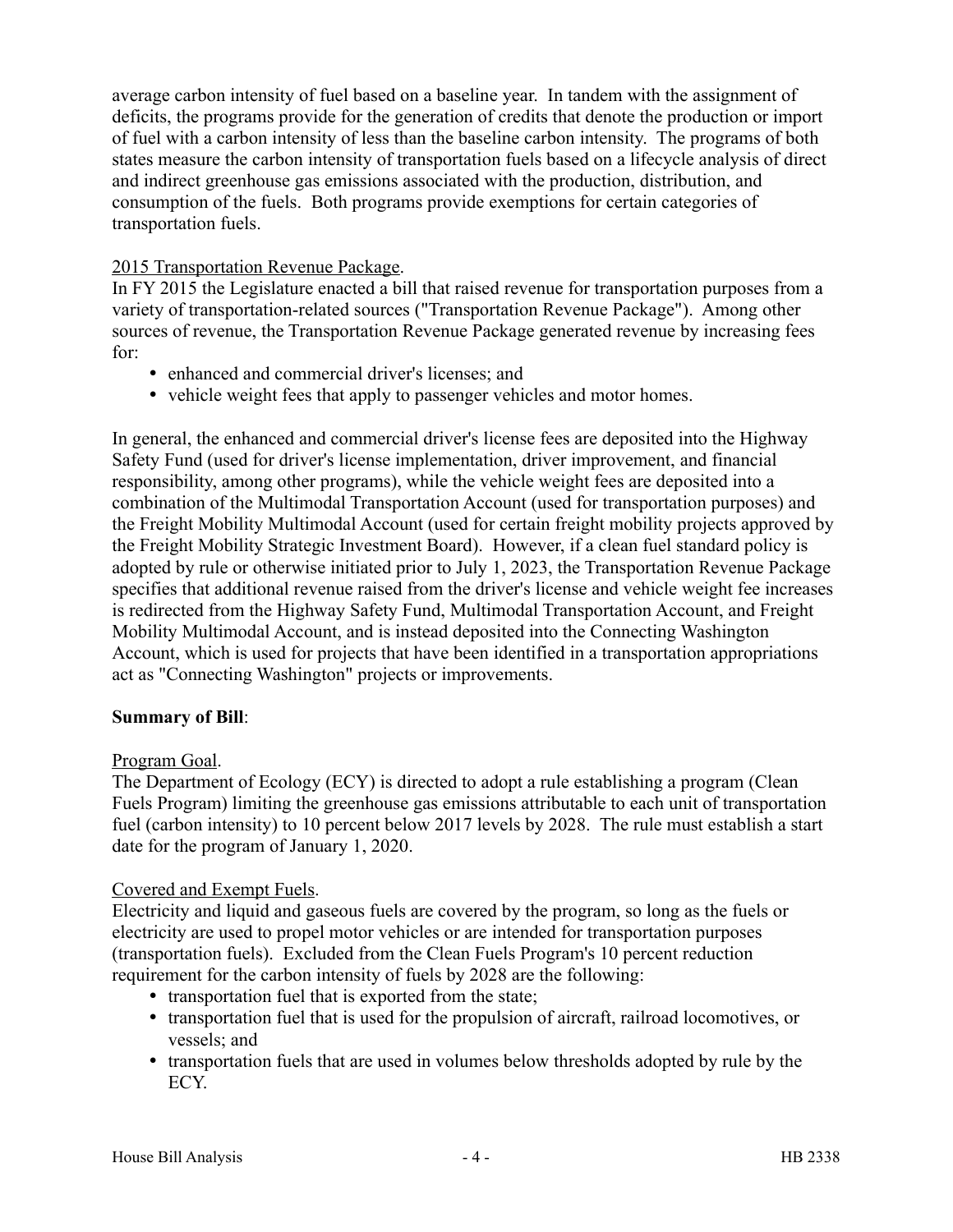Mechanics of the Clean Fuels Program.

The rule adopted by the ECY to implement the program must include:

- a requirement that producers or importers of transportation fuels that exceed the 2017 carbon intensity baseline adopted by the ECY register and participate in the Clean Fuels Program;
- the option for persons associated with exempt transportation fuels or transportation fuels with a carbon intensity below the 2017 baseline to elect to register and participate in the Clean Fuels Program;
- standards for assigning levels of GHG emissions attributable to transportation fuels based on a lifecycle analysis that considers emissions from the production, storage, transportation, and combustion of the fuels;
- processes for assigning compliance obligations and bankable, tradeable credits (which are equal to one metric ton of CO2e that is not emitted when a fuel with a carbon intensity less than the baseline is used). Only transportation fuels with a carbon intensity below 80% of the transportation fuel carbon intensity baseline adopted in ECY rule are eligible to earn credits;
- a determination of the carbon intensity of electricity supplied by electric utilities participating in the program based on the mix of generating resources used by each electric utility; and
- cost containment mechanisms.

Except where inconsistent with specific statutory direction from the Legislature, the ECY's rule establishing the Clean Fuels Program must be consistent with similar programs that have been adopted by other states.

In adopting the rule for the Clean Fuels Program, the ECY must consider whether GHG emission reduction units that may be earned under the Clean Air Rule are eligible for credit under the Clean Fuels Program, and vice-versa.

The ECY may require electric utilities and transportation fuel suppliers to submit GHG emissions data that is different from the types of data currently submitted to the state by those entities. The ECY may also require periodic reporting on program activities from producers and importers of transportation fuels. Transactions that transfer ownership of fuels in the Clean Fuels Program must be accompanied by documentation assigning compliance responsibility for the fuels.

#### Public Reporting Requirements.

Beginning in 2021, the ECY must submit a report to the Legislature every year on April 1 detailing certain information regarding the previous year's program, including volumes of credits and transportation fuels. The annual report may also be accompanied by any draft legislation deemed necessary to more efficiently achieve the GHG emission reduction goals of the Clean Fuels Program.

In FY 2026, the Joint Legislative Audit and Review Committee is required to perform an analysis of the first five years of the program. This analysis must include the costs and benefits of the program, calculations of GHG emission reductions achieved by the Clean Fuels Program, and the effects of the program on the prices of certain transportation fuels.